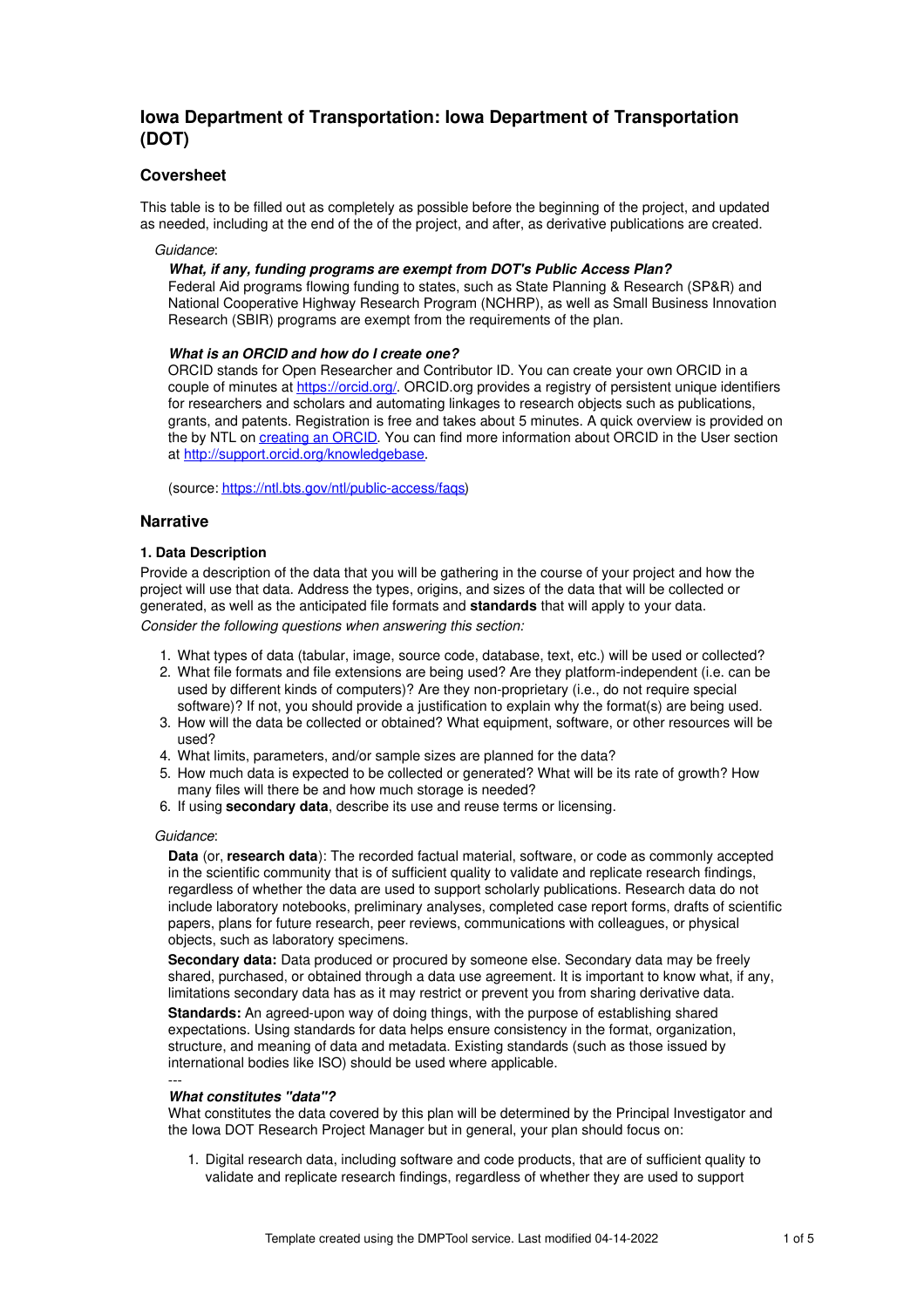scholarly publications.

2. Data that is difficult to replicate or of long-term interest to research communities.

### (source: <http://publications.iowa.gov/21913/>)

#### **2. Data documentation and organization**

Indicate how you will organize and document the data.**Data documentation** should describe the data to ensure that future data users, including the original creator, can fully contextualize and understand it. Your documentation should include descriptive **metadata** as well as any other information necessary to understand and reuse the data (e.g. processing steps, values, external libraries, registries, software dependencies, etc.). As data organization affects data processing and analysis you should plan how folders and files are organized as well as the information within data files. Whenever possible you should use existing **metadata schemas** to ensure maximal interoperability with other data. *Consider the following questions when answering this section:*

- 1. How will the data be organized?
- 2. Will any unique identifiers be used to identify files, folders, samples, etc.?
- 3. Which metadata standards and schemas will be used (if applicable)?
- 4. What details (metadata) are necessary for others to use your data?
- 5. How will metadata be generated (automatically and/or manually)?
- 6. Are there existing **standards** or formats for your metadata? (e.g. accepted domain standard, widespread usage, software-generated formats, etc.)
- 7. What data dictionaries/taxonomies/ontologies will you use for your data, if these are used within your field?
- 8. Are there any external tools, libraries, or software that will be required to use the data (e.g., software, instruments)?

#### *Guidance*:

**Data documentation:** supplementary files that describe data with sufficient detail to ensure that future users, including the original creator, can fully contextualize, understand, and reuse it. Codebooks, data dictionaries, user guides, and readme files are all examples of data documentation.

**Metadata**: commonly called "data about data" is information which describes data. Good metadata enables others understand and reuse data that they themselves did not create. Metadata may include field or abbreviation meanings, units, information on how data was collected or transformed, and more. Metadata is an essential part of the documentation process as are in-line comments in computer code to explain functions and variables.

**Metadata schemas:** are established frameworks for recording metadata. They enable easy sharing and reuse of data since all the data are recorded the same way. If your data does not fit an existing schema, then your team should least agree upon the minimum required amounts of metadata needed and how this information will be documented and formatted.

**Standards:** An agreed-upon way of doing things, with the purpose of establishing shared expectations. Using standards for data helps ensure consistency in the format, organization, structure, and meaning of data and metadata. Existing standards (such as those issued by international bodies like ISO) should be used where applicable.

#### **3. Data security**

Describe how the data will be stored, backed up, and protected in order to prevent loss and unauthorized access. Topics to address include data privacy, confidentiality, integrity, security risks, as well as safeguards and mitigation measures (e.g. encryption, backups, disaster recovery, deidentification methods, error checking, off-site storage, access limitations, etc.).

### *Consider the following when answering this section:*

- 1. Describe provisions for maintaining the security and integrity of the research data (e.g., encryption and backups, how the data will be protected from accidental or malicious modification or deletion, including data recoverability, disaster recovery/contingency planning, and any off-site storage sites or technology).
- 2. Describe any known privacy, confidentiality, and security risks or restrictions associated with the data such as institutional review board (IRB) requirements, licensing or contractual restrictions, personally identifiable information (PII), proprietary information, intellectual property concerns, etc. Include both original and **secondary data** in this assessment.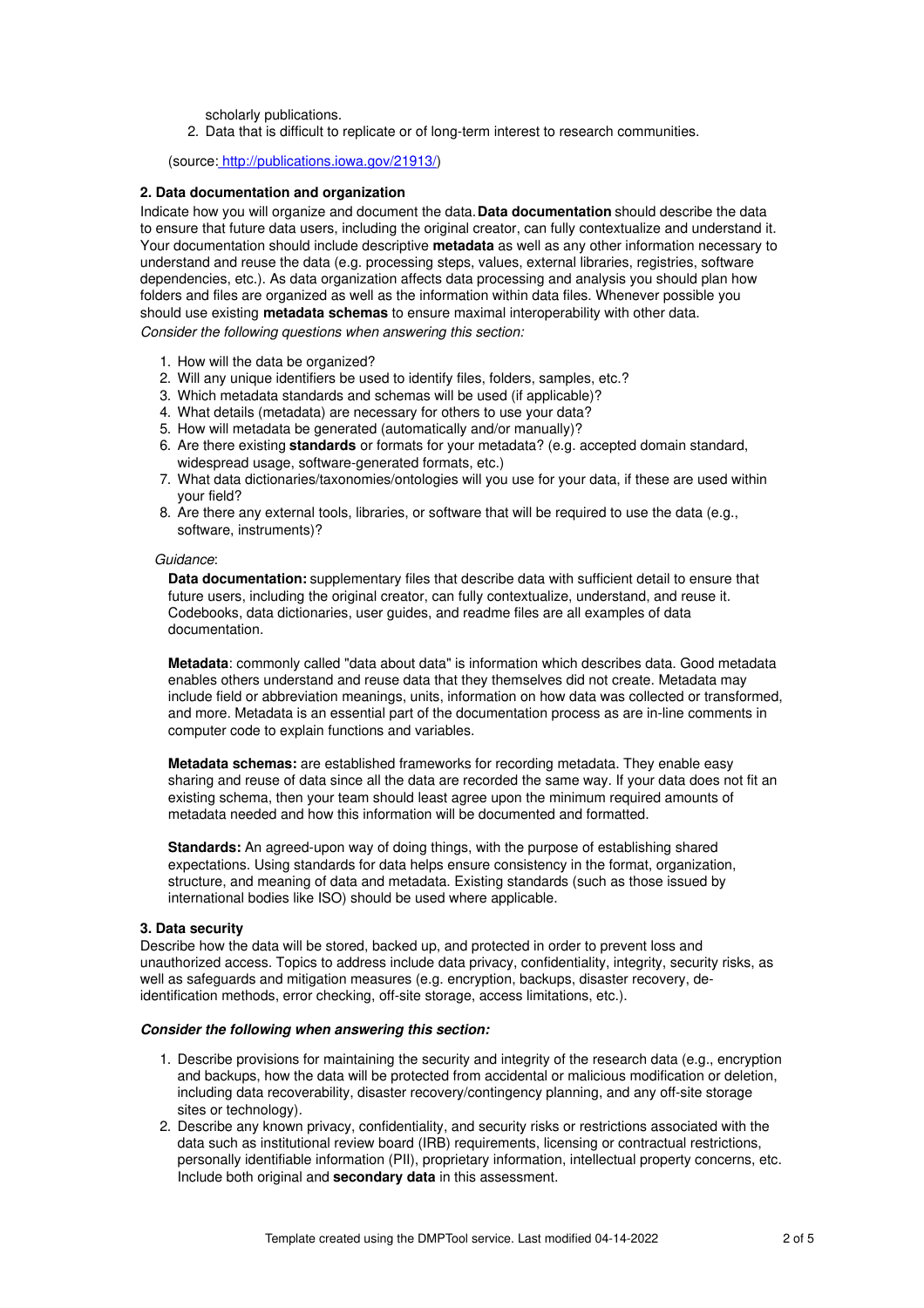3. Describe how identified risks will be mitigated. If your data has no known risks you should include a statement to that effect.

# *Guidance*:

**Secondary data:** Data produced or procured by someone else. Secondary data may be freely shared, purchased, or obtained through a data use agreement. It is important to know what, if any, limitations secondary data has as it may restrict or prevent you from sharing derivative data.

### **4. Data sharing**

Iowa DOT encourages open data sharing - i.e. sharing data with the least possible restrictions. In this section identify which research data will be shared beyond the research team, who will have access, how and when it will be disseminated, and under what circumstances. Make sure to also address how you will guard against disclosure of confidential or sensitive information such as human-subjects data, personally identifiable information (PII), confidential business information, intellectual property, etc. when sharing data. *Provide a justification if your data cannot or should not be shared beyond the research team.*

If using a **data repository** to share data, include information in this section that addresses how the repository conforms with the U.S. DOT guidelines for evaluating [repositories](https://doi.org/10.21949/1520563) including how the repository makes data sets discoverable, which **persistent identifier(s)** are used, and if the repository is on the list of [repositories](https://doi.org/10.21949/1520566) that conform with the DOT's Public Access Plan. *Provide a justification if you plan to share data without using a data repository.*

*Consider the following questions when answering this section:*

- 1. Which data will be shared and when will it be available?
- 2. Who will have access to the shared data?
- 3. Will data use agreements or other restrictions be used to limit who may access the data and how it can be reused? If so, what are the terms for access and use and how can someone obtain access to the files?
- 4. Will any additional steps need to be taken to prepare the data for sharing? (e.g. removal of identifying information, export to more common or non-proprietary formats, etc.)

### *Guidance*:

**Data repository:** a system that provides access to research data and has controls and processes to ensure authenticity and access on a continuing basis.

**Persistent identifier (PID):** a long-lasting identifier that will continue to reference its assigned item (such as a document or data set) regardless of its location on the internet. Unlike other identifiers, PIDS rely on a separate service that must be updated in order to maintain this link and to redirect inquiries when the location of an item changes.

---

"If the data supports a publication then it should be released no later than at the time of manuscript acceptance. However, if there is a valid reason to restrict access to supporting data for a longer period of time, an embargo of up to twelve (12) months is acceptable. Reasons to further limit access to data, such as not sharing, longer embargo periods or restricted access to data should be documented in the plan, justified, and approved by the Iowa DOT Research Project Manager.

Data that is made publicly available must be reported to the U.S. DOT's [Repository](https://rosap.ntl.bts.gov/welcome) and Open Science Access Portal (ROSA P). To report your data please visit <https://rosap.ntl.bts.gov/submitContent> and follow current protocols for submitting content in

compliance with the USDOT Plan to Increase Public Access to the Results of Federally-Funded Scientific Research."

(source: <http://publications.iowa.gov/21913/>)

---

#### *What are DOT's expectations regarding the release of data that include sensitive information (e.g., information about individuals or locations of endangered species)?*

A. Such data must be maintained and released in accordance with appropriate standards for protecting privacy rights and maintaining the confidentiality of respondents. Within legal constraints, what constitutes reasonable data access will be determined by the community of interest through the process of peer review and DOT program management.

*My research, which seeks support from both the public and private sectors, will involve proprietary data. How do I deal with the data-sharing issue in my application?* DOT recognizes that there may be circumstances where a cofunder has requested restrictions on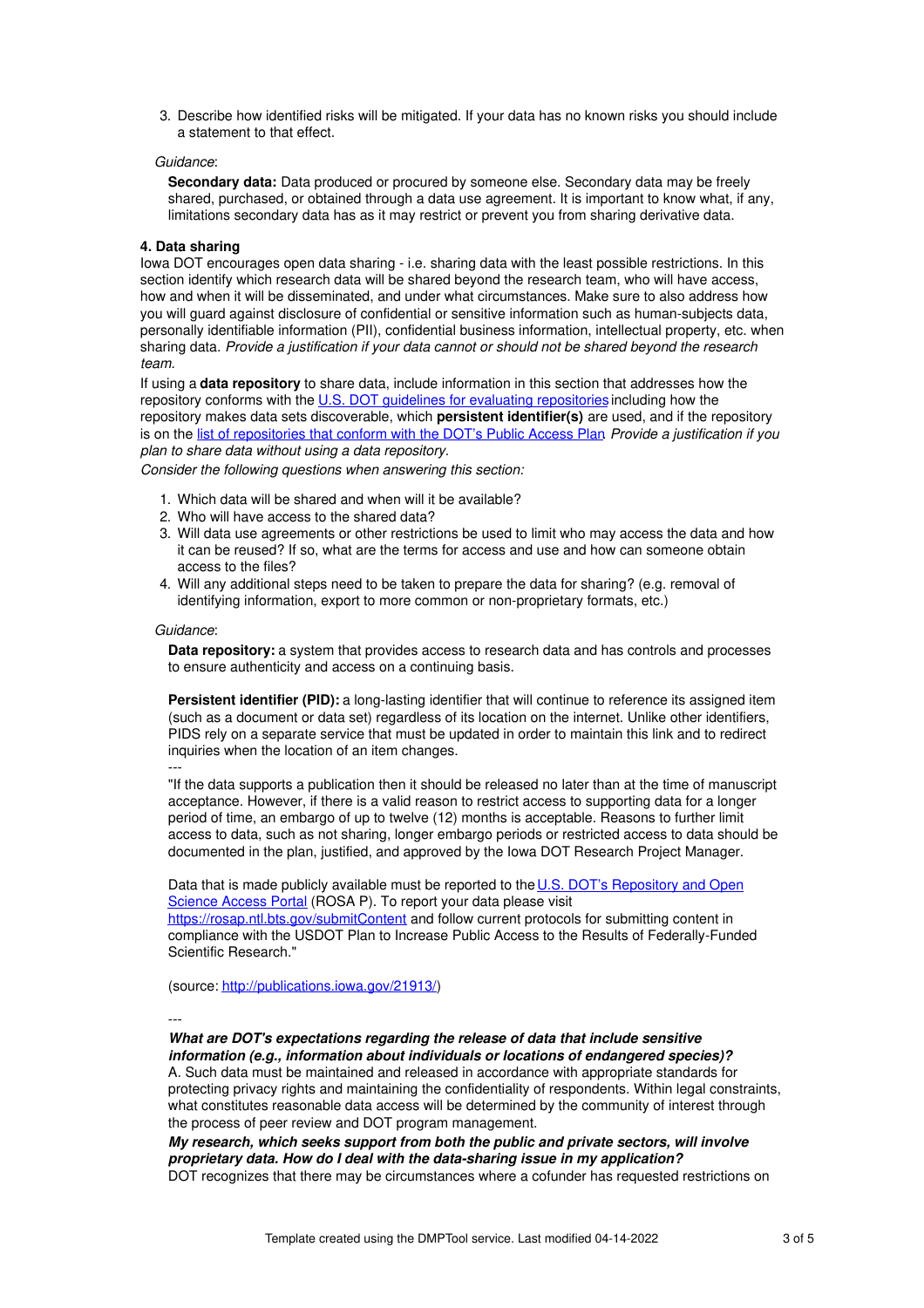data sharing as a condition of funding. These restrictions should be identified in the DMP and a proposal made about how data from the cofunded project will be shared. Should you believe that you are unable to share any of the data, your justification will be considered by DOT program staff. (source: <https://ntl.bts.gov/ntl/public-access/faqs>)

---

- U.S. DOT Public [Access:](https://ntl.bts.gov/ntl/public-access/faqs) Public Access FAQs
- U.S. DOT Public Access: Data [Repositories](https://doi.org/10.21949/1520563) Conformant with the DOT Public Access Plan
- U.S. DOT Public Access: [Managing](https://doi.org/10.21949/1520564) Rights

#### **5. Data preservation**

Articulate your plans for **data preservation**, i.e. how data will be preserved for **long-term access**. Concentrate on details such as which data will be preserved, who will have access to it, how it will be prepared, and where it will be stored. If using a **data repository** for preservation make sure to address its preservation capabilities such as retention commitments, certifications, access restrictions (if applicable), etc.

*Consider the following questions when answering this section:*

- 1. Which data will be preserved and for how long?
- 2. What systems (people, technology) will monitor and ensure data integrity?
- 3. How will you ensure that there is enough documentation accompanying the shared data that other professionals in your field will be able to use and make sense of it?
- 4. Are there any other steps that need to be completed such as obtaining prior permission or verification to use a specific data repository or preservation method?
- 5. Have the costs for data preservation, including time and fees, been addressed in the budget?

#### *Guidance*:

#### **Data archive:** see *Data repository*

**Data preservation:** data preservation is the process of ensuring the usability of data beyond the lifetime of the research activity. Data preservation is a process that involves steps such as evaluating file formats and documentation and ensuring data integrity and recovery.

**Data repository:** a system that provides access to research data and has controls and processes to ensure authenticity and access on a continuing basis.

**Long-term access:** A goal to keep data discoverable and usable in the future. For Iowa DOT projects PIs are responsible for ensuring all shared final data, reports, tech transfer summaries, and other textural products are publicly accessible for a period of ten (10) years from the end of the contract period.

---

### *My institution's policy is that the data and all supporting materials from all research are owned and must remain with the institution if I leave. How does this policy affect what I can say about data management?*

Data management by an institution is one avenue by which data preservation and access can be achieved. However, the DMP plan must address the institutional strategy for providing access to relevant data and supporting materials.

## *Should I consider contributing my research data to a data archive?*

Maybe. Archives are organizations that collect and distribute data. They understand what is needed to prepare data for wider distribution and documentation for users. They provide stable, reliable, and cost-effective means for distributing data. They also provide protections for the dataset and technical assistance for requestors.

(source: <https://ntl.bts.gov/ntl/public-access/faqs>)

# **6. Roles and Responsibilities**

Describe the division of major responsibilities for managing, stewarding, and protecting your data among Principal Investigators and other members of the project team. Include contingency plans for the departure of key personnel from the project and for actions and responsibilities that extend past the end of the research contract.

*Consider the following questions when answering this section:*

1. Who is responsible for checking for adherence to the DMP? Who will keep the DMP updated throughout the project?